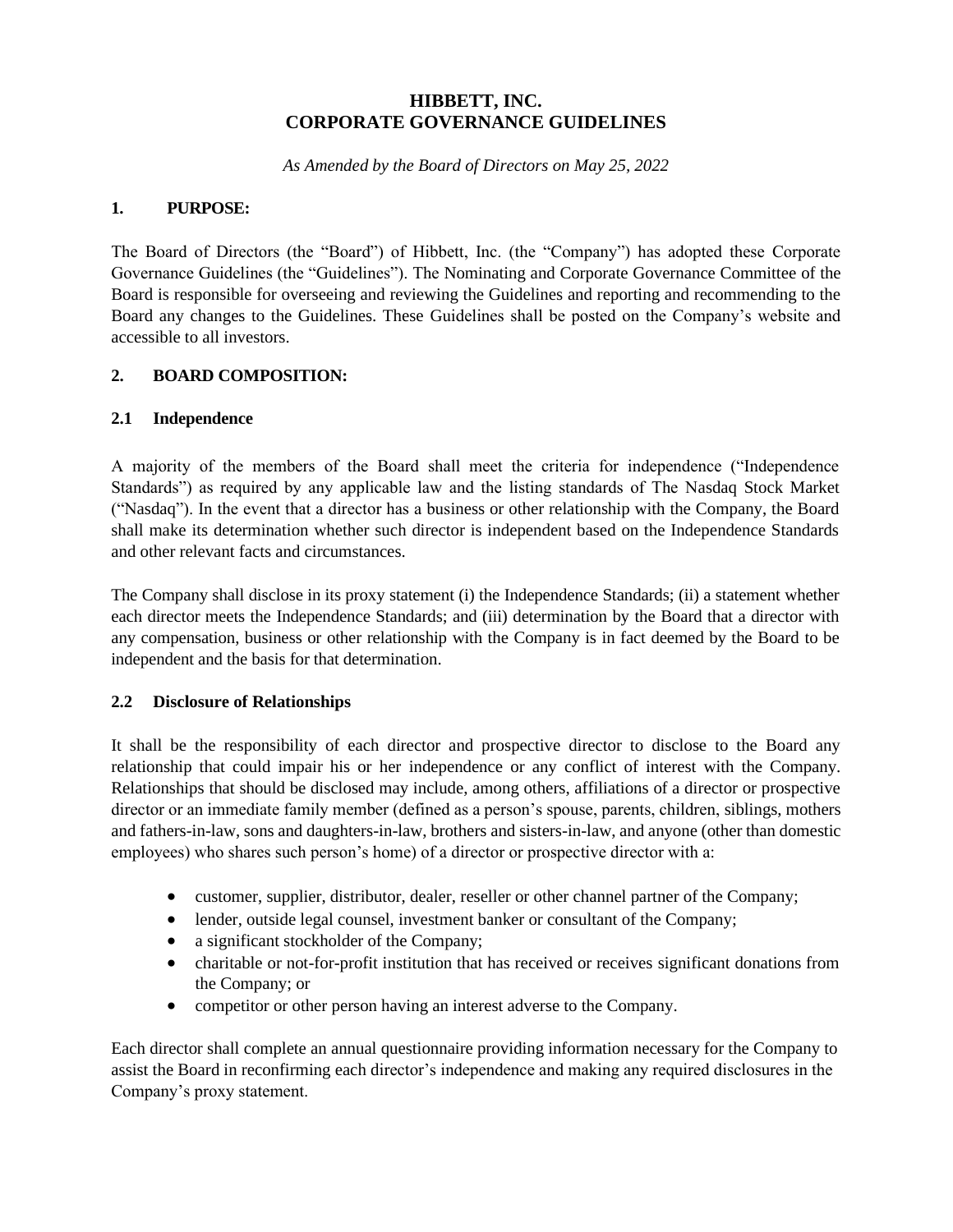### **2.3 Chairperson/Lead Director**

The Board shall elect a Chairperson, who may be an independent director, an employee, or other nonindependent director. The Chairperson shall have the duties assigned by the Company's Bylaws or, from time to time, by the Board.

In the event the Chairperson is not an independent director, the Board also shall designate a Lead Director who shall be an independent director. The Lead Director shall set the agenda for and preside over executive sessions of solely independent directors. The Lead Director shall, among other duties determined by the Board:

- confer regularly with the Chief Executive Officer and Chairperson,
- communicate feedback from the Board regarding the performance of the Chief Executive Officer,
- in conjunction with the Chairperson, set the agenda for meetings of the Board,
- assist the Chief Executive Officer and Chairperson with issues that concern the Board, and
- be well-informed about the senior management of the Company and the plans for their succession.

### **3. NOMINATION OF DIRECTORS:**

### **3.1 Role of the Nominating and Corporate Governance Committee**

The Nominating and Corporate Governance Committee is responsible for recommending to the whole Board nominees for election to the Board. In accordance with the Company's By-Laws, nominees recommended by the Committee for election to the Board may be elected by the Board to fill a vacancy or may be recommended by the Board for election by the stockholders.

### **3.2 Qualifications of Directors**

In evaluating candidates for election to the Board, the Nominating and Corporate Governance Committee shall take into account the qualifications of the individual candidate as well as the composition of the Board as a whole. The Committee shall consider:

- the candidate's ability to represent the interests of stockholders and assist in the creation of stockholder wealth,
- personal qualities of leadership, character, integrity and adherence to the highest ethical standards,
- the business judgment, diversity of background and acumen of the candidate,
- relevant knowledge, skills and experience in areas helpful to the Company's business, including retail, finance, accounting, digital, omni-channel connectivity, technology, cybersecurity, supply chain, business development and brand marketing,
- whether the candidate is free of conflicts of interest and has the time required for preparation, active participation, and regular attendance at meetings of the Board and its committees,
- the candidate's roles and contributions to the business community, and
- financial sophistication, including the ability to qualify as "financially literate" under Nasdaq listing standards.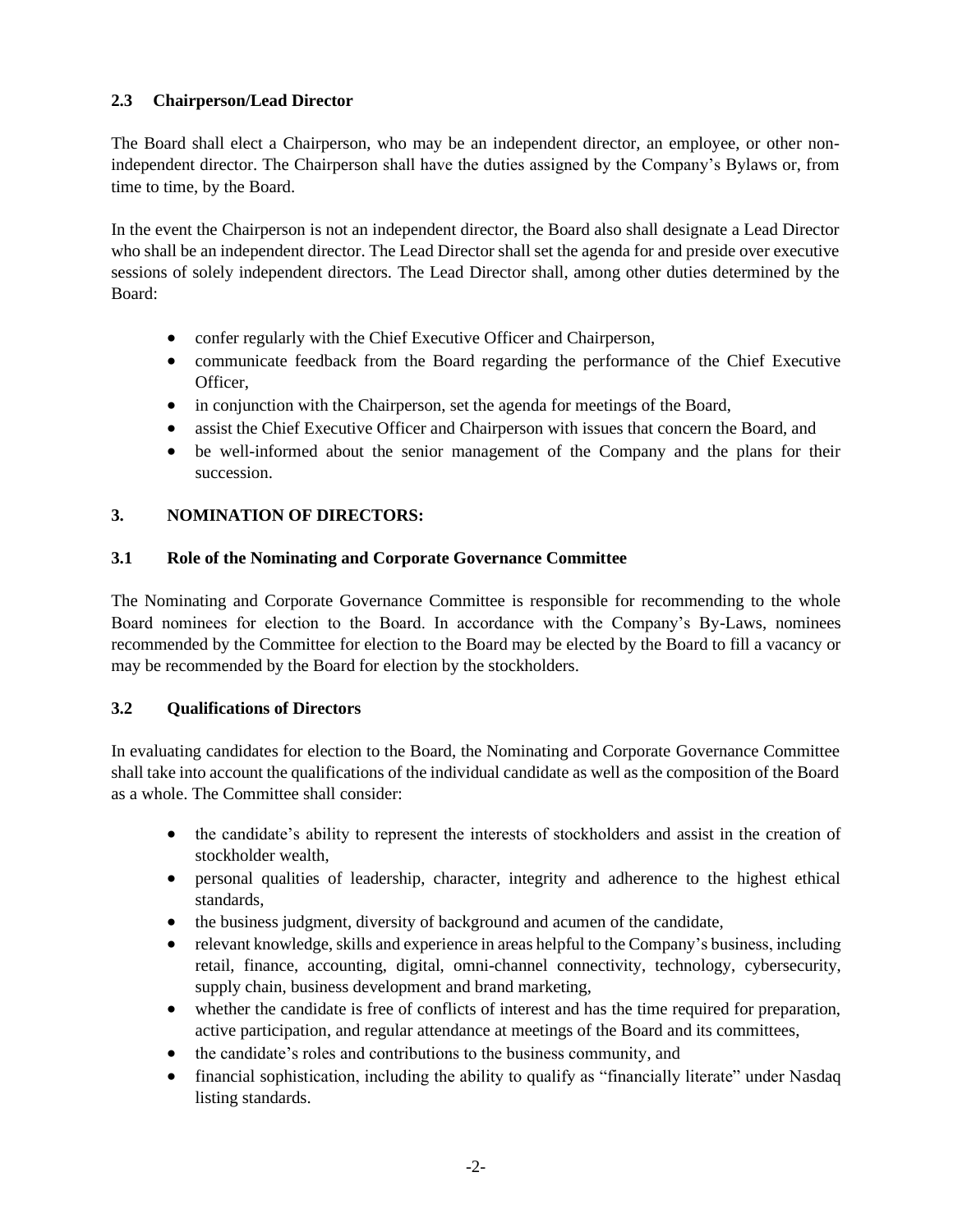In assessing candidates, the following criteria shall be met by one or more directors:

• the candidate's ability to qualify as an "audit committee financial expert" under the rules of the Securities and Exchange Commission (the "SEC").

The Board believes that maintaining a diverse membership with varying backgrounds, skills, expertise and other differentiating personal characteristics promotes inclusiveness, enhances the Board's deliberations and enables the Board to better represent all of the Company's constituents. Accordingly, the Board is committed to seeking out highly qualified candidates with diverse backgrounds, skills and experiences, and other unique characteristics, as part of each Board search the Company undertakes.

The Nominating and Corporate Governance Committee shall, in making a recommendation regarding the re-election of an existing member of the Board, consider the director's tenure and make an assessment of the director's past contributions and effectiveness as a Board member and his or her ability to continue to provide future value to the Board. Any director appointed to the Board by the Board to fill a vacancy shall stand for election at the time required under applicable law, generally the next election of the class for which such director has been chosen.

### **3.3 Service on Other Boards**

Without the prior approval of the Board, no director may serve on more than two boards of companies, other than the Company, that are publicly-traded. A director who desires to serve on another public company board shall notify the Nominating and Corporate Governance Committee before accepting the appointment to that board and provide information requested by the Nominating and Corporate Governance Committee in order to enable it to determine that the additional directorship does not impair the director's independence or the director's ability to effectively perform his or her duties as a director. Company counsel will report to the Nominating and Corporate Governance Committee his or her advice as to whether the appointment may impair the director's independence or raise other legal issues.

The Nominating and Corporate Governance Committee will consider the commitments of a director or candidate to other board memberships in assessing the individual's suitability for election or re-election to the Board.

### **3.4 Changes in Professional Responsibility**

When a director retires, has a change in employer, or has other significant changes in his or her professional roles and responsibilities, the director should as a matter of course provide advance notice to the Chair of the Nominating and Corporate Governance Committee. The Board, together with the Nominating and Corporate Governance Committee, will evaluate whether the director should resign based on whether he or she continues to satisfy the Board's membership criteria in light of his or her anticipated retirement or new principal occupation or business association.

### **3.5 Election of Directors**

The voting standard for the election of directors shall be as set forth in the Company's Certificate of Incorporation or, if not stated there, in conformity with the By-Laws of the Company.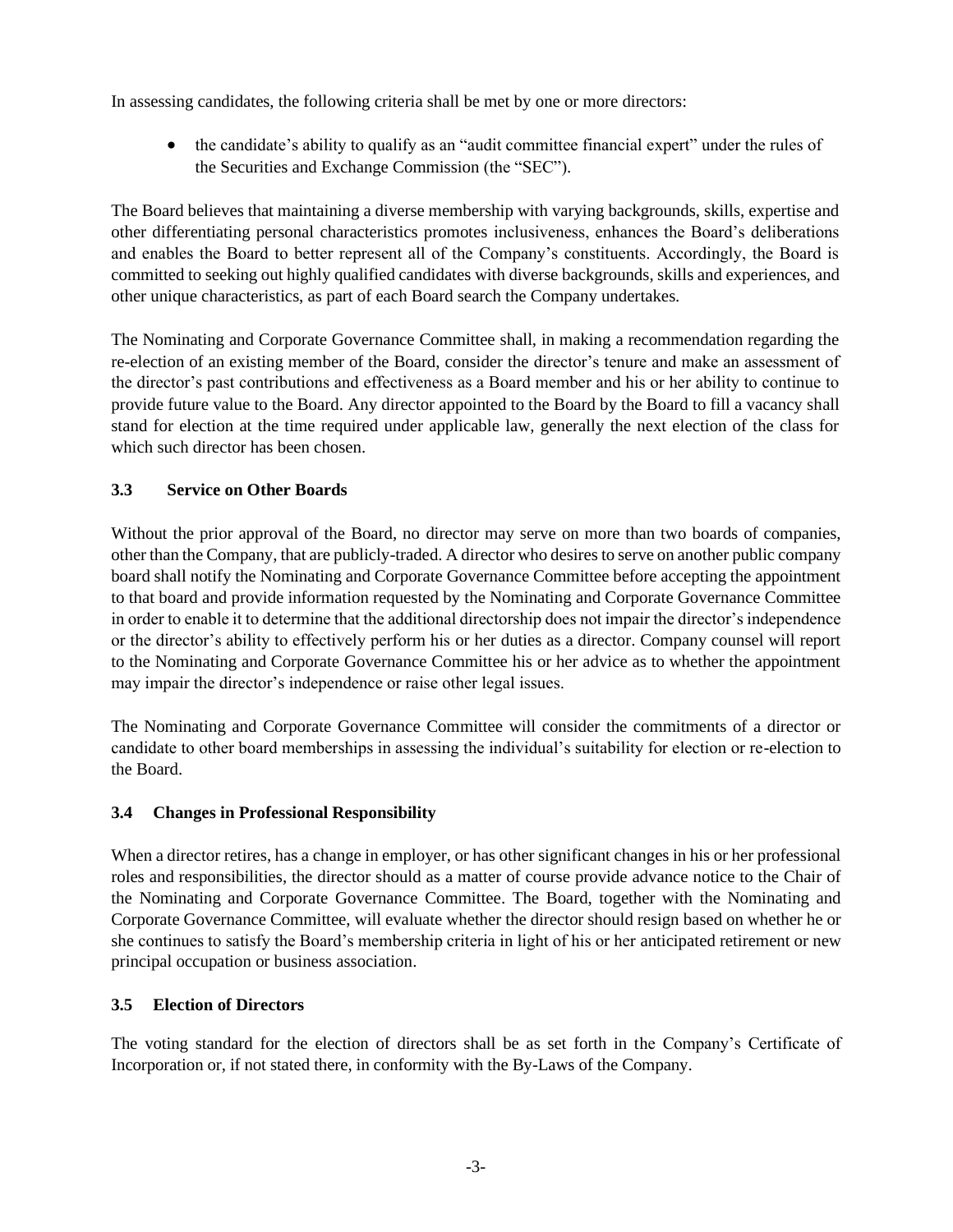#### **3.6 Stockholder Nominations**

The Committee shall be responsible for considering any submissions by stockholders of candidates for nomination to the Board, evaluating the persons proposed, and making recommendations with respect thereto to the whole Board.

### **4. SIZE OF THE BOARD:**

The size of the Board shall be fixed from time to time as determined by the Board in accordance with the Company's Certificate of Incorporation or By-laws. It is the sense of the Board that, given the Company's size and the need for Board experience that is helpful to the business of the Company, a Board consisting of seven (7) to ten (10) directors is generally appropriate for the Company's needs, although the size of the Board shall be assessed regularly in light of the Company's needs.

The size of the Board is assessed regularly by the Nominating and Corporate Governance Committee. The Board can increase or decrease the number of directors within the limits required by Delaware law to accommodate the best interests of the Company and its stockholders.

# **5. DIRECTOR COMPENSATION REVIEW:**

The Nominating and Corporate Governance Committee will review annually the director compensation program and recommend any changes to the Board for approval. The Committee will seek, among other factors, a compensation program that aligns the Board with the long-term interests of the Company's stockholders, compensates directors fairly for their work, in line with the Company's overall strategies for risk management, and promotes ownership by the directors of Company stock. The Committee will obtain advice on competitive compensation practices and may retain an outside consultant for this purpose.

# **6. DIRECTOR TENURE AND BOARD REFRESHMENT:**

The Nominating and Corporate Governance Committee considers the participation and contributions of incumbent directors in determining whether to recommend their re-nomination to the Board. In addition, it is the general policy of the Board that non-employee directors shall not stand for re-election to the Board after the earlier of (a) reaching the age of 72, (b) completing fifteen (15) years of service as a director to the Company, or (c) the passage of fifteen (15) years from the date the director ceased to participate in his or her regular, principal occupation or employment, whether due to retirement, or otherwise. The Board may, in its discretion, waive any of the forgoing limitations to any director if it deems his or her re-nomination to be in the best interests of the Company and its stockholders.

# **7. DIRECTOR RESPONSIBILITIES:**

### **7.1 General**

It is the responsibility of the directors to exercise their business judgment and act in the best interests of the Company and its stockholders. Directors must act ethically at all times and adhere to the applicable provisions of the Company's Code of Business Conduct and Ethics.

### **7.2 Understanding of the Company's Business**

Directors should become and remain informed about the Company and its business, including, among other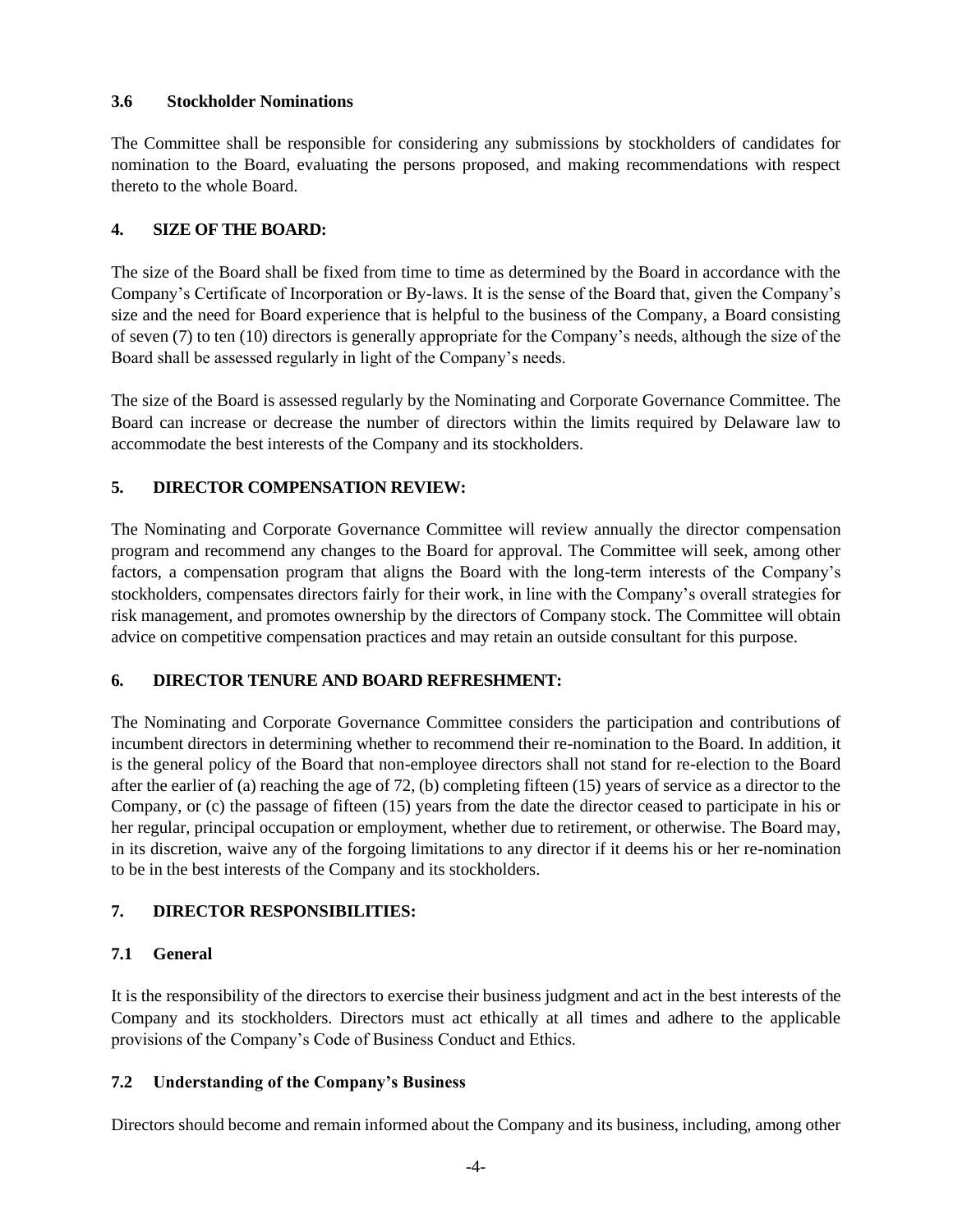things, the principal operational and financial objectives, strategies and plans of the Company, its results of operations and financial condition, the factors that determine the Company's success, and the risks inherent in the Company and its industry and the control processes with respect to such risks.

## **7.3 Ownership of and Trading in Company Securities**

The directors shall adhere to any guidelines established by the Company relating to required ownership of company equity (common stock or common stock equivalents). The Nominating and Corporate Governance Committee of the Board of Directors previously adopted stock ownership guidelines to better align personal and corporate incentives of both officers and directors. These corporate governance guidelines hereby reaffirm that the following persons shall be required to maintain ownership in the amount of company equity indicated below, in the form of common stock or common stock equivalents such as options, restricted stock units or the like:

- CEO/President six times  $(6x)$  base salary
- Executive Vice Presidents three times  $(3x)$  base salary
- Senior Vice Presidents two times  $(2x)$  base salary
- Outside Directors four times  $(4x)$  annual cash retainer

Verification of ownership shall be made annually on the last business day of each fiscal year (the "Measurement Date"). Common stock, restricted stock and restricted or deferred stock units shall be valued based on the closing price of the Company's common stock on the Measurement Date. Unearned performance-based units will not be considered in any calculation of ownership. Stock options shall only be valued if they are "in-the-money" on the Measurement Date and shall be revalued using the Black-Scholes method as if granted on the Measurement Date.

The required ownership must be satisfied within three years of the individual's hiring, promotion, or election, whichever is later. Once the ownership requirement threshold is initially achieved, should the individual's ownership fall below the required level due solely to a price decline in the share price, as opposed to selling of company equity, the individual shall be granted reasonable, additional time to reachieve the required equity ownership level.

In addition, the directors shall adhere to the Company's policy on trading in securities of the Company and to specific guidance provided by the appropriate Company officers as to periods when directors should refrain from trading in the Company's securities. Annually, each director shall sign the Company's Insider Trading Policy then in effect.

### **7.4 Conflicts of Interest**

In the event that any executive officer of the Company has a conflict of interest or seeks a waiver of any other provision of the Code of Business Conduct and Ethics for which a waiver may be obtained, the officer shall notify the Chairperson of the Board (or Lead Director, if the Chairperson is not independent) or a designated Company officer, who shall arrange for the Nominating and Corporate Governance Committee and the Board to consider the request. The waiver shall be granted only if approved by proclamation or ratification by the Nominating and Corporate Governance Committee and the Board.

Because of the business relationships that a director may have outside of the Company, it is possible that an actual or potential conflict of interest may develop as a result of actions contemplated by the Company or another person. In the event a director has an actual or potential conflict of interest with respect to a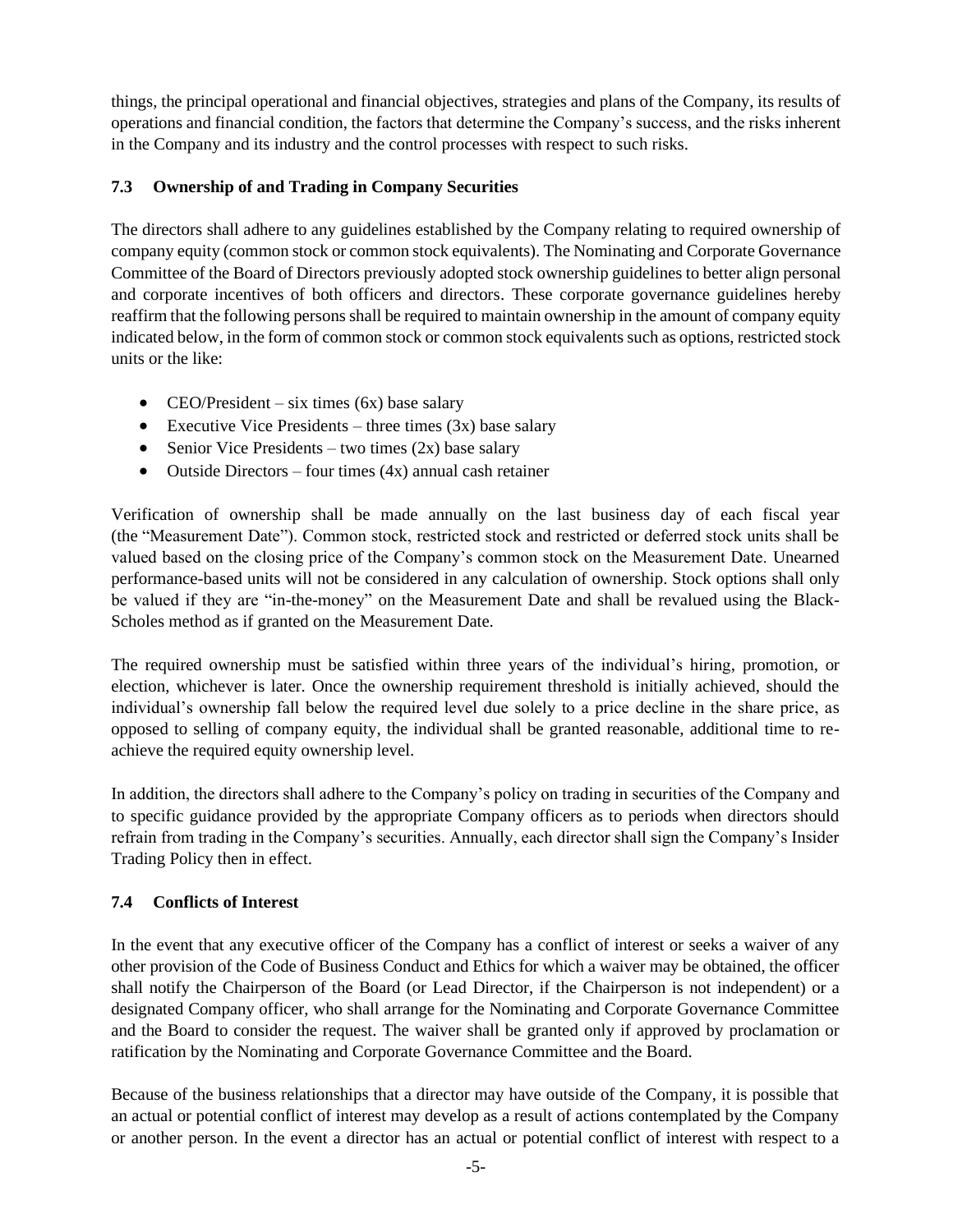matter involving the Company, whether or not under consideration by the Board, the director shall inform the Board, which shall determine what action, if any, is required, including whether the director should recuse himself or herself from discussion or voting with respect to the matter. In the case of a conflict of interest that is of an ongoing and material nature, the director shall be asked to tender his or her resignation.

### **7.5 Governance Review**

At least annually, the Board shall review the governance structure of the Company, including any provisions of its Certificate of Incorporation and By-laws affecting governance, other arrangements containing provisions that become operative in the event of a change in control of the Company, governance practices and the composition of the Company's stockholder base.

# **8. ATTENDANCE AND MEETING MATERIALS:**

Directors are expected to attend Board meetings and Committee meetings on which they serve in order to best fulfill their responsibilities. Each Director is expected to attend at least 75% of the aggregate of (i) the total number of Board meetings held during the fiscal year (or during the portion of the fiscal year that corresponds with the service of a Director) and (ii) the total number of meetings held by all committees of the Board on which the Director served (during the periods that the Director served on such committees).

In addition, Directors are expected to physically attend Board and Committee meetings in person, as well as the annual stockholder's meeting if such meetings are scheduled as onsite meetings. Prior approval of the Chairperson of the Board (or Lead Director, if the Chairperson is not independent) or the respective Committee chairperson to attend onsite meetings by teleconference must be received. Meeting materials will be provided to the Board prior to a scheduled meeting. Directors are responsible for reviewing these materials in advance of the meetings.

# **9. DIRECTOR ORIENTATION:**

Upon initial election, the Company will present a director with orientation and reference materials to familiarize them with the Company's senior management and independent auditor, Code of Business Conduct and Ethics, insider trading policy, and other compliance programs. In addition, within the first three year term served by a new director, such director will attend a director education program. The Board will also encourage the appropriate Company officers to attend director education programs or other programs as needed to stay informed of trends and changes in corporate governance.

# **10. BOARD COMMITTEES:**

### **10.1 Committee Designation and Composition**

The Board currently has an Audit Committee, a Nominating and Corporate Governance Committee, and a Compensation Committee (collectively, the "Committees" and each, a "Committee"). All members of the Committees shall meet the independence requirements as defined by Nasdaq, the Securities Exchange Act of 1934 and the rules and regulations promulgated thereunder. The Board may establish or maintain additional committees as necessary or appropriate. Committees may meet in separate, concurrent sessions in the interest of allowing more time for each committee meeting.

Each Committee shall determine who shall attend any session, or part of a session, of each meeting and whether the Committee wishes to conduct any of its proceedings in an executive session that includes only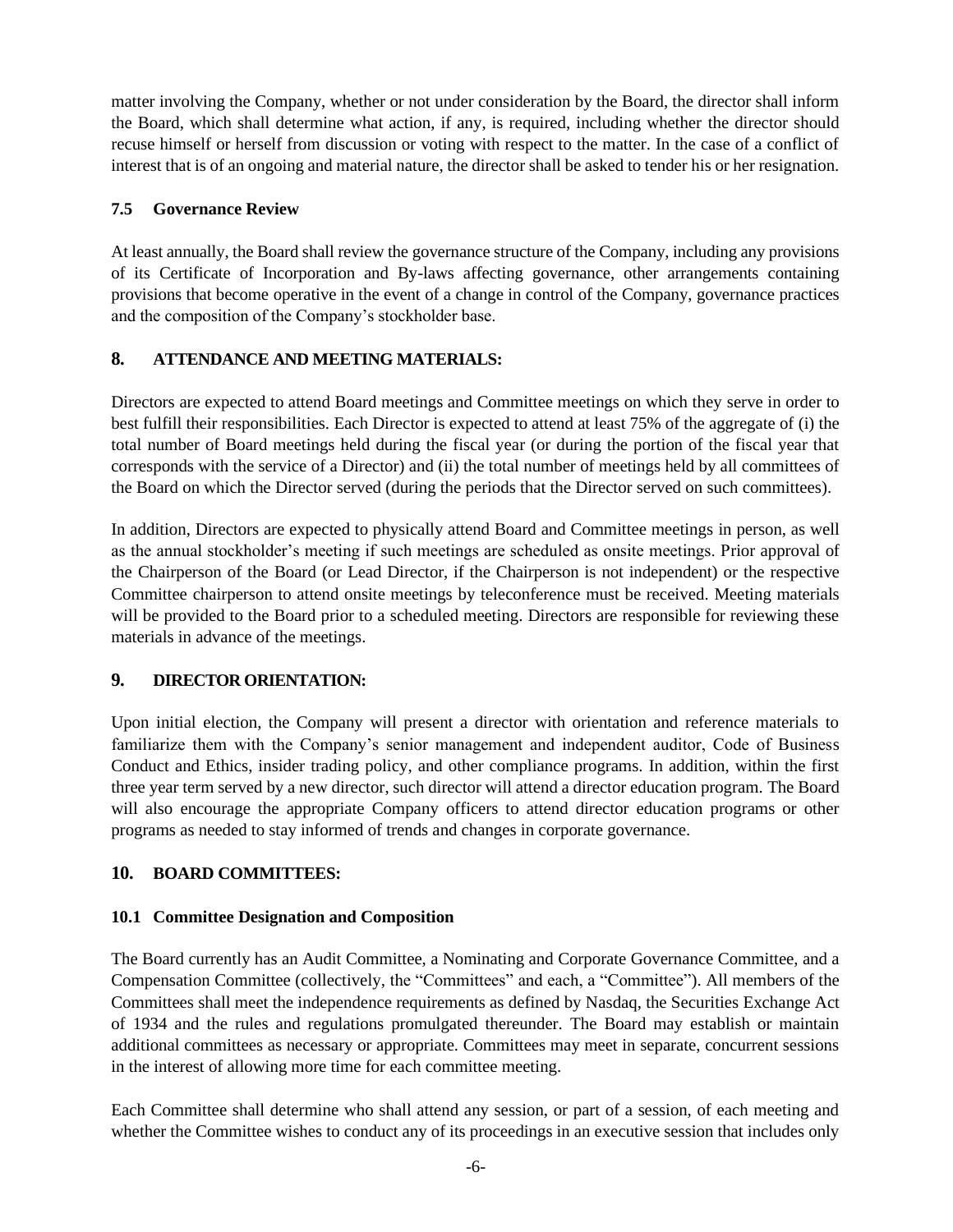Committee members, provided that each Committee will conduct executive sessions not less than twice a year.

Committee members and chairpersons generally serve one-year terms and are appointed by the Board upon recommendation of the Nominating and Corporate Governance Committee.

### **10.2 Committee Compensation**

The Board, upon the recommendation of the Nominating and Corporate Governance Committee, shall fix the compensation of each committee member and may provide different compensation for members and chairs of the various committees.

### **11. AUDIT COMMITTEE AND OUTSIDE AUDITORS:**

### **11.1 Audit Committee Independence and Qualifications**

Other than director fees, Audit Committee members may not receive any additional compensation from the Company. All members of the Audit Committee shall meet the independence requirements of Nasdaq and the SEC and financial literacy requirements of the Nasdaq, as provided in the Audit Committee Charter. It is the objective of the Board that at least one member of the Audit Committee at any time shall qualify as an "audit committee financial expert" as defined by the rules and regulations of the SEC.

### **11.2 Stockholder Vote on Independent Registered Public Accounting Firm**

At each annual meeting of the Company's stockholders (or a special meeting in lieu of the annual meeting), the Company shall provide for a separate advisory stockholder vote to approve the selection of the Company's independent registered public accounting firm. The stockholder vote shall not be binding on the Company or the board of directors or its audit committee and shall not be construed as overruling a selection decision by the Company.

### **12. BOARD MEETINGS AND AGENDAS:**

The Board shall be responsible for an annual review of strategy, financial and capital plans, along with quarterly updates on the performance and plans of the Company's business (and risks related thereto), as well as matters on which the Board is legally required to act. The Chief Executive Officer will propose for the Board's consideration other key issues to be discussed during the course of the upcoming fiscal year. Board members are encouraged to submit their ideas to the Chief Executive Officer in advance of the meeting. Based upon this input, the Chairperson will, in conjunction with the Lead Director (if the Chairperson is not independent), establish a schedule of agenda items for the year. The Secretary will publish the agenda and distribute materials in advance of each Board meeting. Each Board member may suggest the inclusion of items on the agenda at any time.

The agendas and meeting minutes of the Committees will be shared with the full Board. The Chairperson of each Committee, with the support of members of management, will develop the Committee meeting agendas taking into account the views of the Committee members.

The Company shall make available senior managers and other employees of the Company in order to better acquaint individual directors with the Company's business.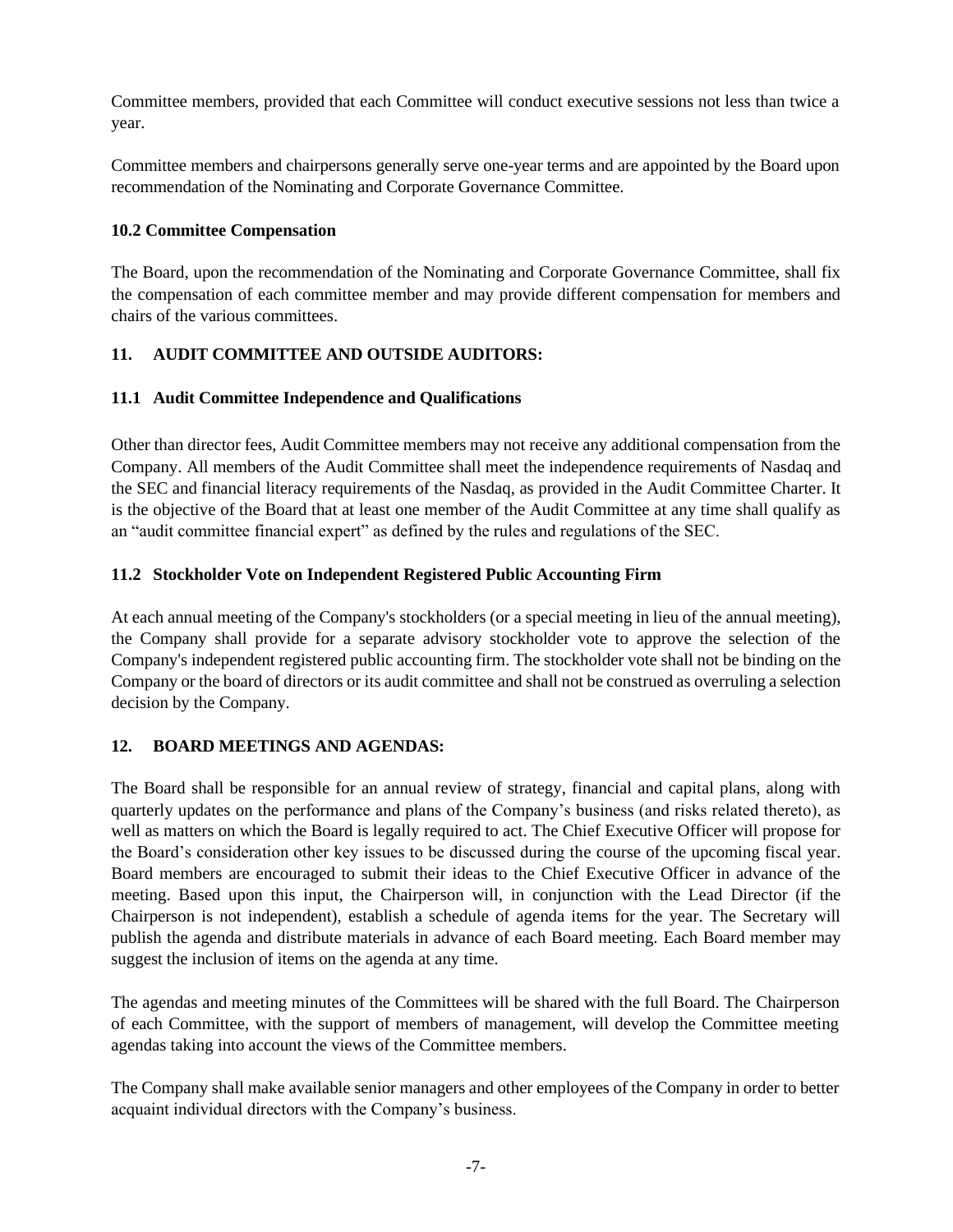#### **13. MANAGEMENT ATTENDANCE:**

The Board welcomes the regular attendance of senior officers of the Company at Board meetings to provide insight and updates into items being addressed by the Board, to provide high potential managers with exposure to the Board and to inform the Board about the Company's business. The Board or Chief Executive Officer may invite other members of management as it deems appropriate.

### **14. EVALUATIONS AND SUCCESSION PLANNING:**

The Board, with the assistance of the Compensation Committee, will conduct an annual review of the Chief Executive Officer's performance. The Board of Directors will review the Compensation Committee's report in order to ensure that the Chief Executive Officer is providing the best leadership for the Company in the long-and short-term.

The Compensation Committee should make an annual report to the Board on succession planning to ensure management continuity. The Chief Executive Officer should make available his or her recommendations and evaluations of potential successors, along with a review of any development plans recommended for such individuals.

## **15. BOARD ASSESSMENT:**

Self-assessment of the performance of the Board will be conducted periodically and will be led by the Nominating and Corporate Governance Committee. These assessments will focus on the Board's contributions to the Company and will include a review of any areas the Board or management believes the Board could improve upon.

The Nominating and Corporate Governance Committee will also conduct biannual reviews of each of the directors on the Board to assist it in determining the proper composition of the Board and each of the committees. The Nominating and Corporate Governance Committee will consider for each director, his or her: attendance at Board and committee meetings; preparation for Board meetings; participation in Board discussions; experiences that are helpful to the business of the Company and relevant to the director's service on the Board and committees; knowledge in areas relevant to the Company's business; contributions to the Board's decision-making process, and such other items that the Committee believes may be useful in determining such director's qualifications and fulfillment of responsibilities.

### **16. BOARD INTERACTION WITH THIRD PARTIES AND EMPLOYEES:**

### **16.1 Third Party Access**

The Board recognizes that management speaks on behalf of the Company. However, the Board shall establish procedures for third party access to the Chairperson, the Lead Director (if the Chairperson is not independent) and to the non-management directors as a group. The Board and the committees shall have the right at any time to retain outside financial, legal or other advisors and shall have appropriate access to the Company's internal and external auditors and outside counsel.

#### **16.2 Employee Access**

Board members have full access to the Company's management and employees. Board members will use their judgment to assure that any contacts will not disrupt the daily business operation of the Company. The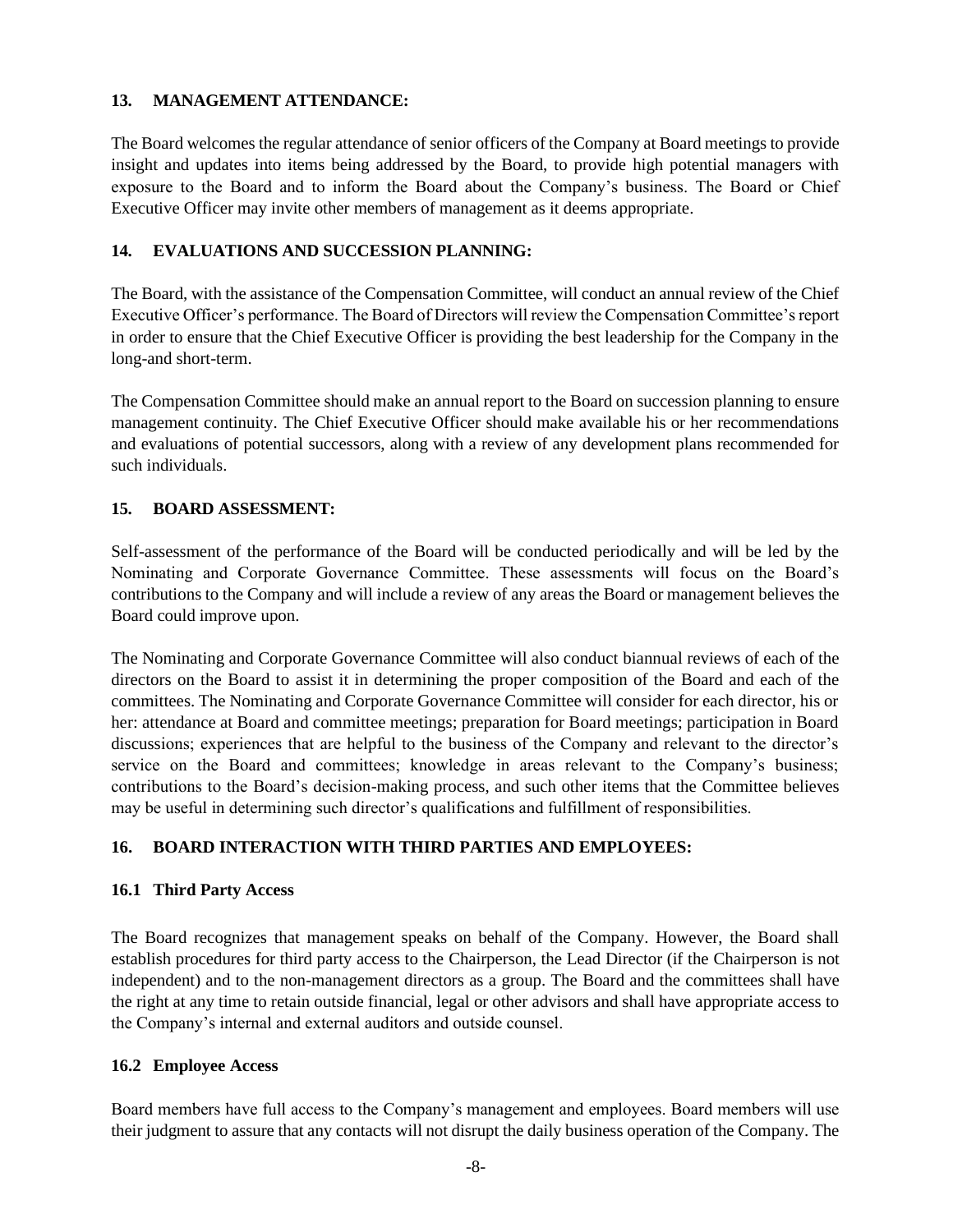Chief Executive Officer and the Secretary of the Company will be copied, as appropriate, on any written communication between a director and an officer or employee.

## **16.3 Receipt of Complaints**

The Audit Committee will establish procedures for receipt, retention and treatment of complaints regarding accounting, internal accounting controls or auditing matters and the confidential, anonymous submission by employees, customers or vendors of the Company or any other persons of concerns regarding questionable accounting or auditing matters.

## **17. MEETINGS OF DIRECTORS:**

The independent directors will meet regularly in executive sessions without management or nonindependent directors. If the board has a Lead Director, executive sessions shall be led by the Lead Director. An executive session will be held not less than twice a year and other sessions may be called by the Lead Director in his or her own discretion or at the request of the Board.

## **18. RECOUPMENT POLICY:**

If the Board of Directors determines that a Senior Executive (as defined below) has engaged in fraud, willful misconduct, recklessness or gross negligence that caused or otherwise significantly contributed to the need for a Material Restatement (as defined below) of the Company's financial results, the Board will review all performance-based compensation awarded to or earned by that Senior Executive on the basis of performance during fiscal periods that are affected by the restatement. Such performance-based compensation would include annual cash incentive/bonus awards and all forms of equity-based compensation. If, in the Board's view, the performance-based compensation would have been lower if it had been based on the restated results, the Board will, in its discretion and to the extent permitted by applicable law, seek recoupment from that Senior Executive of any portion of such performance-based compensation as it deems appropriate after a review of all relevant facts and circumstances. Generally, this review would include consideration of:

- the Board's view of what performance-based compensation would have been awarded to or earned by the Senior Executive had the financial statements been properly reported;
- the nature of the events that led to the restatement:
- the conduct of the Senior Executive in connection with the events that led to the restatement;
- whether the assertion of a claim against the Senior Executive could prejudice Hibbett's overall interests and whether other penalties or punishments are being imposed on the Senior Executive, including by third parties such as regulators or other authorities; and
- any other facts and circumstances that the Board deems relevant.

Any recoupment under this policy may be in addition to any other remedies that may be available to the Company under applicable law, including disciplinary actions up to and including termination of employment.

This policy shall only apply to performance-based compensation authorized after the date of approval of this policy.

For purposes of this policy, "Senior Executives" means those executives and key employees that may be designated from time to time by the Board.